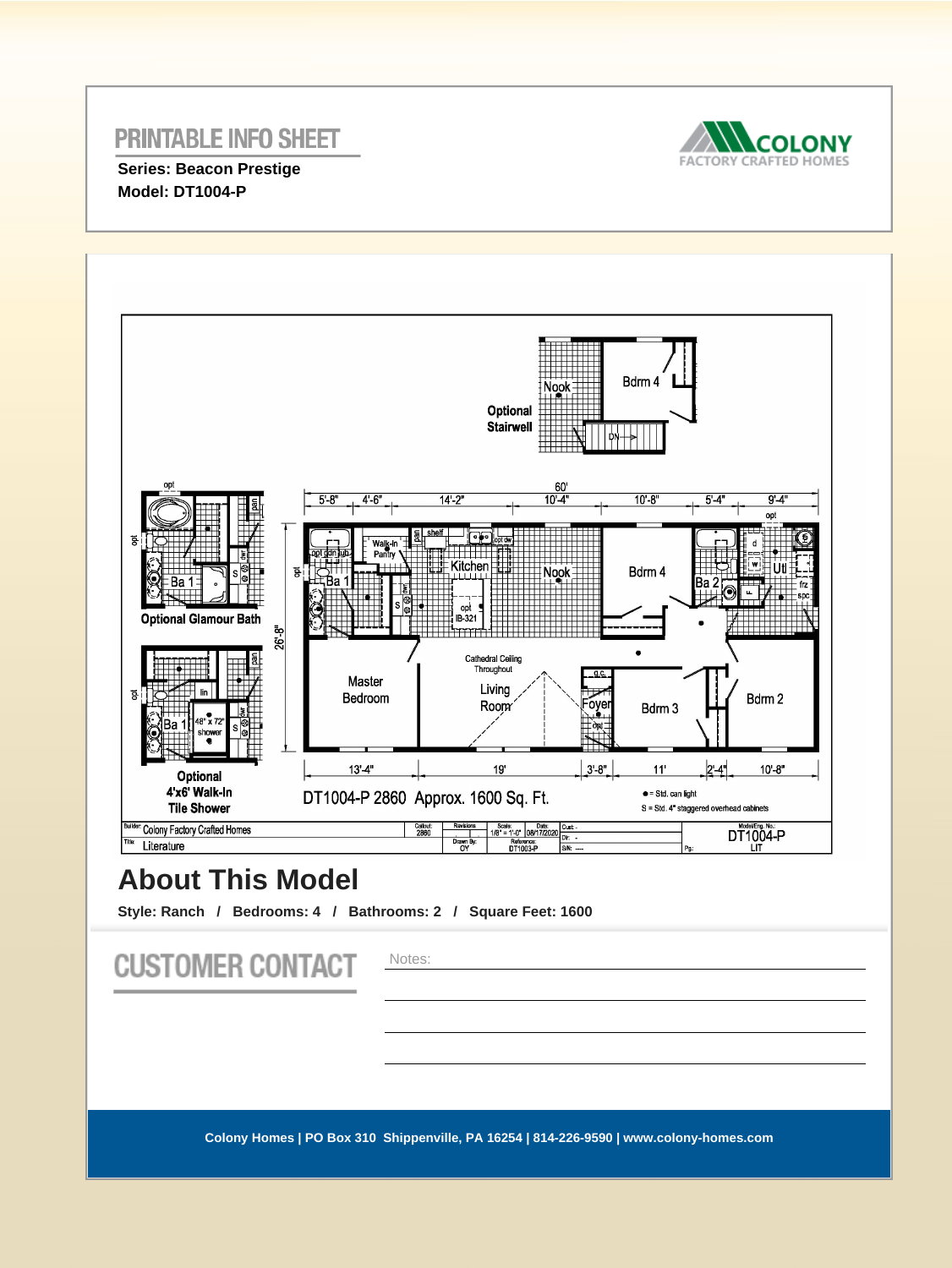### **PRINTABLE INFO SHEET**

**Series: Beacon Prestige Model: DT1004-P** 



# **Standards & Features**

#### **INTERIOR**

Flat Ceiling Throughout - Single Cathedral Ceiling Throughout -Ranch Stipple Ceiling 8' Sidewall Height - Single 7'6" Sidewall Height - Ranch Vinyl Wall Coverings on Gypsum LED Flush Mount Ceiling Lights Pre-Hung Door Jambs Mortise Hinges Metal Interior Passage Sets Floor Mount Door Stops Smoke Detectors With Battery Back-Up Wire Shelving in Guest Closet 2" Mini Blinds Throughout White 6-Panel Passage Doors

#### **EXTERIOR**

Patina Square Light at Front Door Seeded Glass Light at Rear Door One GFI-Protected Exterior Receptacle Vinyl Dutch Lap Siding Sheathing Board Under Siding Shingle Roof with 4" Eaves & ndash; Single Section (14/16) 10" Eaves & ndash: Ranch Homes (28/32) 12" Gable End Overhang Ridgevent Roof Ventilation System 38x82 Steel 6-Panel Front Door 34x82 6-Panel Rear Door Schlage Exterior Locksets Keyed Alike

## **EXTERIOR (continued)** Vinyl Insulated Windows with Grids

12" Raised Panel Shutters on Front Door Side

#### **CONSTRUCTION**

2x6 Transverse Floor – 12/14 wide 2x8 Transverse Floor – 16 wide 2x6 Exterior Walls on 16" Centers\*\* ¾" T&G OSB Floor Decking 20# Roof Load Recessed Frame Design

#### **KITCHEN**

30" Deluxe Black Gas Range Power Range Hood with Light 18 Cubic Foot Black, No-Frost Refrigerator Stainless Steel Sink - 33x19x7 Empire Hi-Rise Faucet 1 USB Receptacle

### **BATHS**

60" Tub/Showers 1.6 Gallon Per Flush Elongated Toilets China Stool, Tank and Lid Lighted Vent Fan in Each Bath Empire Faucets Anti-Scald Faucets in Tub/Shower Shower Drain w/ Removable Strainer

#### **CABINETRY**

KCMA Evermore Custom Cabinetry MDF Mission Style Cabinet Doors Brushed Nickel Cabinet Hardware Lined Overhead Cabinets

# **CUSTOMER CONTACT**

Notes:

**Colony Homes | PO Box 310 Shippenville, PA 16254 | 814-226-9590 | www.colony-homes.com**